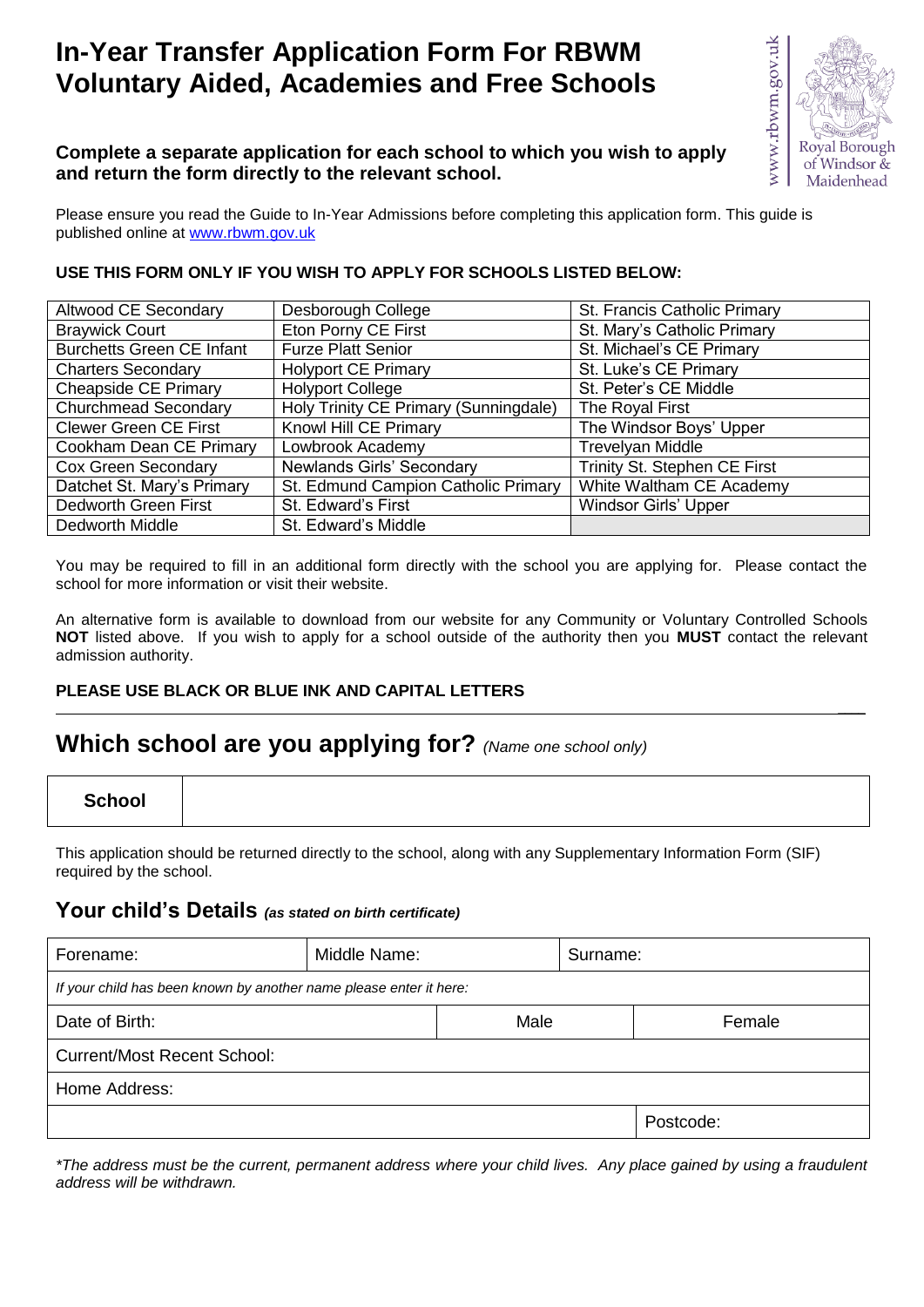### **Parent/Carer Details**

| Title: Mr/Mrs/Ms/Miss            | Initials: | Surname:      |  |  |
|----------------------------------|-----------|---------------|--|--|
| Relationship to child:           |           | Tel (Mobile): |  |  |
| Tel (Home):                      |           | Tel (Work):   |  |  |
| Email:                           |           |               |  |  |
| Address if different from above: |           |               |  |  |
|                                  |           |               |  |  |
|                                  |           |               |  |  |

### **Additional Details**

*Please tick the appropriate box below for each question*

| Does your child have a statement of Special Educational Needs or an Education, Health<br>and Care Plan?<br>If yes, please contact The Children and Young People Disability Service 01628 685878 | <b>YES</b> | <b>NO</b> |  |  |  |
|-------------------------------------------------------------------------------------------------------------------------------------------------------------------------------------------------|------------|-----------|--|--|--|
| Is your child in the care of the Local Authority or previously looked after?<br>If yes, please attach documentary evidence                                                                      | <b>YES</b> | <b>NO</b> |  |  |  |
| Is the child above privately fostered?<br>Cared for by someone other than the parent without the involvement of the local authority                                                             | <b>YES</b> | <b>NO</b> |  |  |  |
| Are you applying for a school place under Social and Medical grounds?<br>Please refer to the school's admission arrangements to determine if this criterion applies                             | <b>YES</b> | <b>NO</b> |  |  |  |
| Has your child been absent for a total of more than 4 weeks in the last year?                                                                                                                   | <b>YES</b> | <b>NO</b> |  |  |  |
| Has your child ever been given a fixed term exclusion from school?                                                                                                                              | <b>YES</b> | <b>NO</b> |  |  |  |
| Has your child ever been permanently excluded from a school?                                                                                                                                    | <b>YES</b> | <b>NO</b> |  |  |  |
| Have you had contact with an Education Welfare Officer or Social Services?                                                                                                                      |            |           |  |  |  |
| * If you have ticked 'Yes' for any of the above, please provide details (i.e. dates and reasons for exclusions / absences<br>and contact details of EWO's/Social Workers) here:                 |            |           |  |  |  |
|                                                                                                                                                                                                 |            |           |  |  |  |
|                                                                                                                                                                                                 |            |           |  |  |  |

*Use and attach a separate sheet if required*

## **Transfer Details**

| When are you looking to transfer your child? (ASAP or Date)                                                                                            |            |    |
|--------------------------------------------------------------------------------------------------------------------------------------------------------|------------|----|
| Are you transferring schools due to a change of address?<br>If yes, please provide details of your new address and your approximate move in date below | <b>YES</b> | ΝC |
| Are you requesting to transfer schools but not moving address?<br>If yes, please state your reasons for transferring schools below                     | <b>YES</b> | NС |
| Are you a Service/Crown Servant family due to move into the area?<br>Please provide evidence of posting                                                | YES        | NС |
| *Please note your reasons for transfer, including any previous/new addresses, here:                                                                    |            |    |